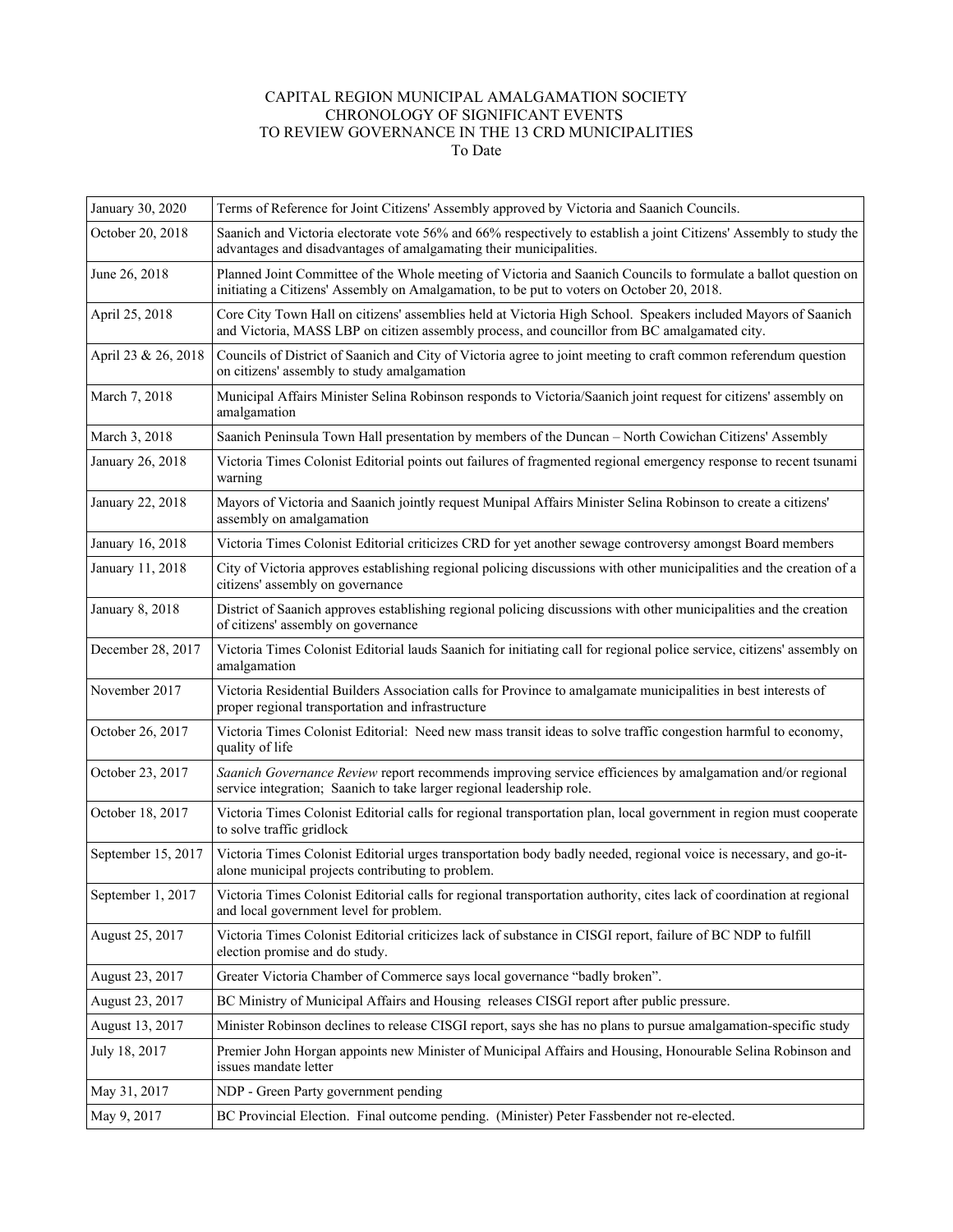| April 15, 2017 | NDP promises:<br>"New Democrats believe that the people have spoken and their government should respect that."<br>"You can count on BC New Democrats to follow through on our commitment to commission a study".                                                |
|----------------|-----------------------------------------------------------------------------------------------------------------------------------------------------------------------------------------------------------------------------------------------------------------|
| April 2017     | BC Provincial election set for May 9                                                                                                                                                                                                                            |
| Spring 2017    | Minister Fassbender declines to release CISGI report                                                                                                                                                                                                            |
| Fall 2016      | CISGI report concluded, but not released by Minister Fassbender                                                                                                                                                                                                 |
| July 31, 2016  | Amalgamation Yes makes submission to Province of BC CISGI project.                                                                                                                                                                                              |
| June 3, 2016   | Victoria Times Colonist Editorial urges direct approach on amalgamation                                                                                                                                                                                         |
| June 1, 2016   | Urban Systems and Circle Square Solutions consultants selected for CISGI project.                                                                                                                                                                               |
| Mar 24, 2016   | Ministry of Community, Sport and Cultural Development issues a Request for Proposal (RFP) for the Capital<br>Integrated Services and Governance Initiative (CISGI) project to gather information from Greater Victoria<br>mayors.                               |
| Feb 11, 2016   | Minister Fassbender extends deadline to February 23, 2016 for mayors to submit comments (below).                                                                                                                                                                |
| Jan 29, 2016   | Minister Fassbender sends draft Capital Integrated Services and Governance Initiative, Terms of Reference and<br>Framework, to mayors for feedback by February 5, 2016. No information released to public                                                       |
| Dec 3, 2015    | Minister Fassbender meets with 13 regional mayors. No information released to public.                                                                                                                                                                           |
| Nov 19, 2015   | Victoria Times Colonist Editorial proclaims amalgamation leadership vital                                                                                                                                                                                       |
| Nov 17, 2015   | Minister Fassbender addresses Greater Victoria Chamber of Commerce on local governance                                                                                                                                                                          |
| Nov 5, 2015    | Minister Fassbender sends letters to regional mayors requesting meeting late November – early December to<br>discuss governance                                                                                                                                 |
| Sept 2015      | Minister Fassbender meets with Colwood and Oak Bay mayors at UBCM Annual Meeting (final two mayors<br>pending from previous minister Oakes mid-July meetings).                                                                                                  |
| July 30, 2015  | Premier Christy Clark appoints new Minister of Community, Sport and Cultural Development and Minister<br>Responsible for TransLink, Honorable Peter Fassbender. Premier delivers mandate to Minister.                                                           |
| Mid July, 2015 | Minister Oakes hosts series of introductory meetings with 11 municipal mayors and councillors. Oak Bay and<br>Colwood deferred to September due to mayoral absenses                                                                                             |
| July 10, 2015  | Minister Oakes issues series of letters to municipalities for separate meetings in mid July                                                                                                                                                                     |
| June 22, 2015  | Oak Bay Council rejects motion to participate in regional governance study                                                                                                                                                                                      |
| June 12, 2015  | BC Premier Christy Clark delivers mandate to Coralee Oakes, Minister of Community, Sport and Cultural<br>Development to develop options to Cabinet for processes under which municipalities could amalgamate or<br>integrate services. Deadline: June 30, 2016. |
| May 29, 2015   | BC Chamber of Commerce policy calls for more Provincial role in municipal restructuring.                                                                                                                                                                        |
| May 26, 2015   | Metchosin sends letter to Province regarding governance review                                                                                                                                                                                                  |
| May 25, 2015   | Saanich approves motion to send letter to Province regarding governance review                                                                                                                                                                                  |
| May 11, 2015   | Langford Mayor Stu Young commits to writing Province regarding study participation                                                                                                                                                                              |
| May 9, 2015    | Victoria Times Colonist Editorial calls for restoration of regional crime unit                                                                                                                                                                                  |
| May 1, 2015    | Township of Esquimalt sends letter to Province for participation in governance review                                                                                                                                                                           |
| Apr 21, 2015   | 2 <sup>nd</sup> Greatest Greater Victoria Conversation group organizes forum at Victoria Convention Centre                                                                                                                                                      |
| Apr 14, 2015   | Central Saanich sends letter to Province for participation in governance review                                                                                                                                                                                 |
| Mar 24, 2015   | Victoria Salon hosts first debate on amalagmation                                                                                                                                                                                                               |
| Mar 10, 2015   | Minister of Community, Sport and Cultural Development hosts breakfast meeting to discuss amalgamation                                                                                                                                                           |
| Mar 9, 2015    | Town of Sidney sends letter to Province regarding participation in governance review                                                                                                                                                                            |
| Feb 26, 2015   | Victoria Times Colonist Editorial calls for Provincial leadership on amalgamation                                                                                                                                                                               |
| Feb 26, 2015   | Amalgamation Yes develops and sends a draft study methodology to municipalities and Province to initiate<br>planning/thinking around process for study.                                                                                                         |
| Feb 24, 2015   | 1st Greatest Greater Victoria Conversation group holds resident forum at SJ Willis School.                                                                                                                                                                      |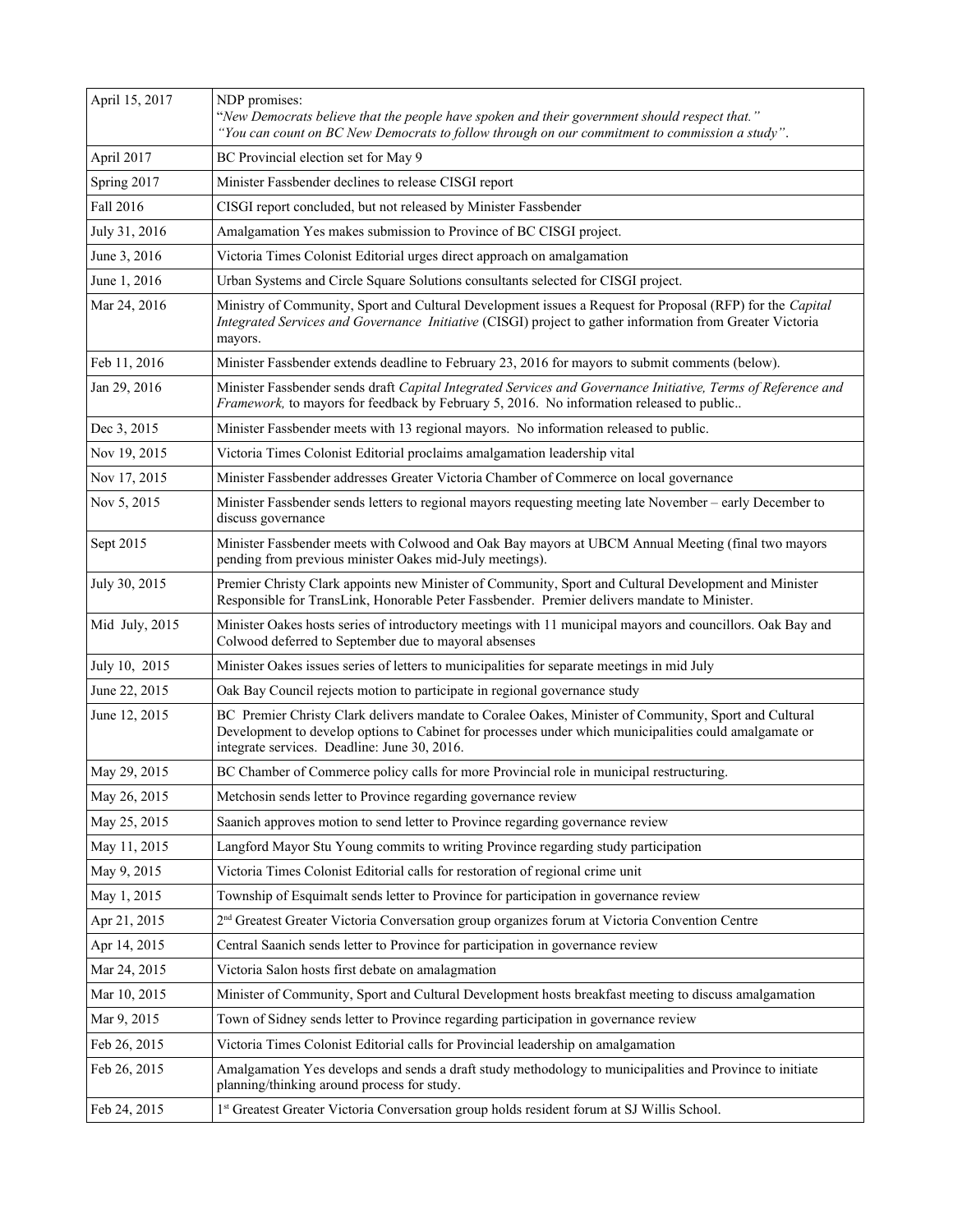| Feb 19, 2015  | Colwood sends letter to Province requesting governance review                                                                                                                        |
|---------------|--------------------------------------------------------------------------------------------------------------------------------------------------------------------------------------|
| Feb 19, 2015  | City of Victoria sends letters to all CRD municipalities urging them to join in a governance review                                                                                  |
| Feb 17, 2015  | City of Victoria sends letter to Province requesting governance review                                                                                                               |
| Feb 8, 2015   | Victoria Times Colonist Editorial says listen to the electorate on amalgamation                                                                                                      |
| Feb 1, 2015   | Victoria Times Colonist Editorial says Province should nail down amalgamation costs                                                                                                  |
| Jan 29, 2015  | Greater Victoria Chamber of Commerce identifies amalgamation and regional services as top 2015 priorities.                                                                           |
| Jan 23, 2015  | Langford Mayor calls for new regional governance model                                                                                                                               |
| Jan 20, 2015  | North Saanich sends letter to Province requesting governance review                                                                                                                  |
| Jan 7, 2014   | Amalgamation Yes develops and sends draft guidelines to municipalities and Province to initiate<br>planning/thinking around process for governance study.                            |
| Dec 2014      | Petition concludes with thousands of signatures from all municipalities.                                                                                                             |
| Dec 3, 2014   | BC Premier Christy Clark proclaims support for Greater Victoria amalgamation, merged police services                                                                                 |
| Nov 20, 2014  | Victoria Times Colonist Editorial supports Provincially-led governance review                                                                                                        |
| Nov 19, 2014  | Greater Victoria Chamber of Commerce proclaims support for amalgamation election results                                                                                             |
| Nov 17, 2014  | Minister of Community, Sport and Cultural Development issues post-election statement acknowledging<br>referendum results.                                                            |
| Nov 15, 2014  | 75% of electorate vote YES to various amalgamation questions during BC Municipal Election. Non-binding<br>referendum questions on 8 of 13 Greater Victoria municipalities.           |
| Oct 28, 2014  | Victoria Times Colonist Editorial criticizes Province's approach to Greater Victoria policing.                                                                                       |
| Oct 8, 2014   | BC Minister of Community, Sport and Cultural development issues press release congratulating municipalities<br>that have placed a non-binding question on November municipal ballot. |
| Oct 6, 2014   | North Saanich and Saanich pass motions to place non-binding questions on November municipal ballot.                                                                                  |
| Oct 4, 2014   | Victoria Times Colonist Editorial criticizes Saanich Mayor Frank Leonard; urges non-binding question on<br>Saanich November municipal ballot.                                        |
| Oct 3, 2014   | Oak Bay News Editorial (Black Press) endorses placing non-binding question on November municipal ballot.                                                                             |
| Sept 30, 2014 | Oak Bay passes motion to place non-binding question on November municipal ballot. Esquimalt Council passes<br>motion to place two questions to November municipal ballot.            |
| Sept 28, 2014 | Times Colonist Editorial criticizes multiple municipal salaries                                                                                                                      |
| Sept 17, 2014 | Oak Nay News Editorial (Black Press) calls on Oak Bay to place a non-binding question on the November<br>municipal ballot.                                                           |
| Sept 11, 2014 | Victoria Times Colonist Editorial criticizes regional emergency response radio system                                                                                                |
| Sept 11, 2014 | Saanich News Editorial (Black Press) calls for Saanich municipality to place a non-binding question on the<br>November municipal ballot                                              |
| Sept 10, 2014 | Peninsula News Review Editorial (Black Press) calls for peninsula communities to place non-binding question on<br>November municipal ballot                                          |
| Sept 10, 2014 | Victoria Times Colonist Editorial states municipalities shouldn't fear vote on amalgamation                                                                                          |
| Sept 9, 2014  | Sidney and Esquimalt pass motions to place non-binding questions on November municipal ballot.                                                                                       |
| Sept 5, 2014  | Amalgamation Yes invited as panelist at Alberta Municipal Governance Symposium in Grande Prairie, Alberta                                                                            |
| Sept 4, 2014  | Goldstream News Gazette Editorial (Black Press) calls for west shore communities to place non-binding question<br>on November municipal ballot                                       |
| Sept 3, 2014  | Central Saanich and Langford pass motions to place non-binding questions on November municipal ballot                                                                                |
| Sept 2, 2014  | Amalgamation Yes publishes open letter in Times Colonist to Saanich Mayor Frank Leonard calling for inclusion<br>of non-binding referendum question on November municipal ballot.    |
| Sept 2, 2014  | Over 500 people sign amalgamation petition in 3 days at Saanich Fair                                                                                                                 |
| Sept, 2014    | Fraser Institute issues national report on policing, ranking Greater Victoria policing near bottom of efficiency<br>rating $(3 \text{ on scale of } 10)$ .                           |